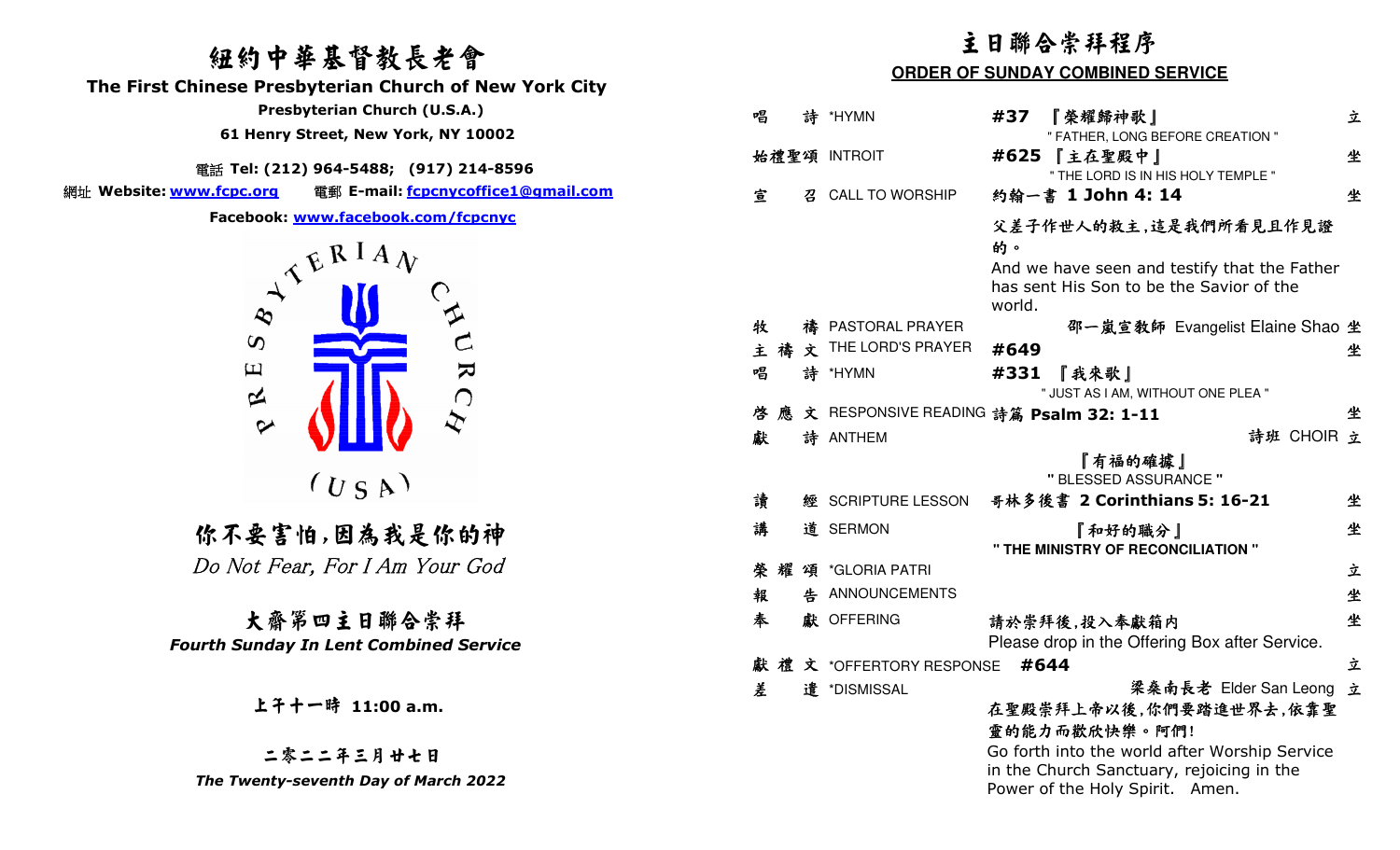阿 們 頌AMEN\*

## **#675**

立 立

唱 詩 \*HYMN **#618** 『恩友歌』

" WHAT A FRIEND WE HAVE IN JESUS "

### **\*please stand**

- 啟應文: 詩篇**32**篇 **1-11**節
- 主席啟: 得赦免其過,遮蓋其罪的,這人是有福的!

## 會眾應: 凡心裡沒有詭詐,這人是有福的!

- 啟: 我閉口不認罪的時候,因終日唉哼而骨頭枯乾。
- 應: 黑夜白日,祢的手在身上沉重;我的精液耗盡,如同 夏天的乾旱。
- 啟: 我向祢陳明我的罪,不隱瞞我的惡。我說: 我要向 耶和華承認我的過犯,祢就赦免我的罪惡。
- 應: 為此,凡虔誠人都當趁祢可尋找的時候禱告祢;大水 泛溢的時候,必不能到他那裡。
- 啟: 祢是我藏身之處;祢必保佑我脫離苦難,以得救的樂 歌四面環繞我。
- - 應:我要教導你,指示你當行的路・我要定睛在你身上 勸戒你。
- 敏: 你不可像那無知的騾馬,必用嚼環轡頭勒住他・不 然,就不能馴服。
	- 應:惡人必多受苦楚.惟獨倚靠耶和華的,必有慈愛四 面環繞他。
- 你們義人應當靠耶和華歡喜快樂・你們心裡正直的」 同讀: 你人,都當歡呼。

- 
- 
- 
- 
- 
- 
- 
- 
- 
- 
- 

- 所以,我們從今以後,不憑著外貌認人了。雖然憑著外貌一 認過基督,如今卻不再這樣認祂了。
- 17 若有人在基督裡,他就是新造的人,舊事已過,都變成新 的了。
- 18 一切都是出於上帝; 祂藉著基督使我們與祂和好,又將勸 人與祂和好的職分賜給我們。
- 19 這就是上帝在基督裡,叫世人與自己和好,不將他們的過 犯歸到他們身上,並且將這和好的道理託付了我們。
- **Responsive Reading: Psalm 32: 1-11** 1 Blessed is he whose transgressions are forgiven, whose sins are covered. 2 Blessed is the man whose sin the Lord does not count against him and in whose Spirit is no deceit. 3 When I kept silent, my bones washed away through my groaning all day long. 4 For day and night your hand was heavy upon me; my strength was sapped as in the heat of summer. 5 Then I acknowledged my sin to you and did not cover up my iniquity. I said, "I will confess my transgressions to the Lord" and you forgive the guilt of my sin. 6 Therefore let everyone who is godly pray to you while you may be found; surely when the mighty waters rise, they will not reach him. 7 You are my hiding place, you will protect me from trouble and surround me with songs of deliverance. 8 I will instruct you and teach you in the way you should go; I will counsel you and and watch over you. 9 Do not be like the horse or the mule, which have no understanding but must be controlled by bit and bridle or they will not come to you. 10 Many are the woes of the wicked, but the Lord's unfailing love surrounds the man who trusts in Him. 11 Rejoice in the Lord and be glad, you righteous; sing, all you who are upright in heart! 講道經文: 哥林多後書 5:16-21 16 20 所以,我們作基督的使者,就好像上帝藉我們勸你們一般」 ,我們替基督求你們與上帝和好。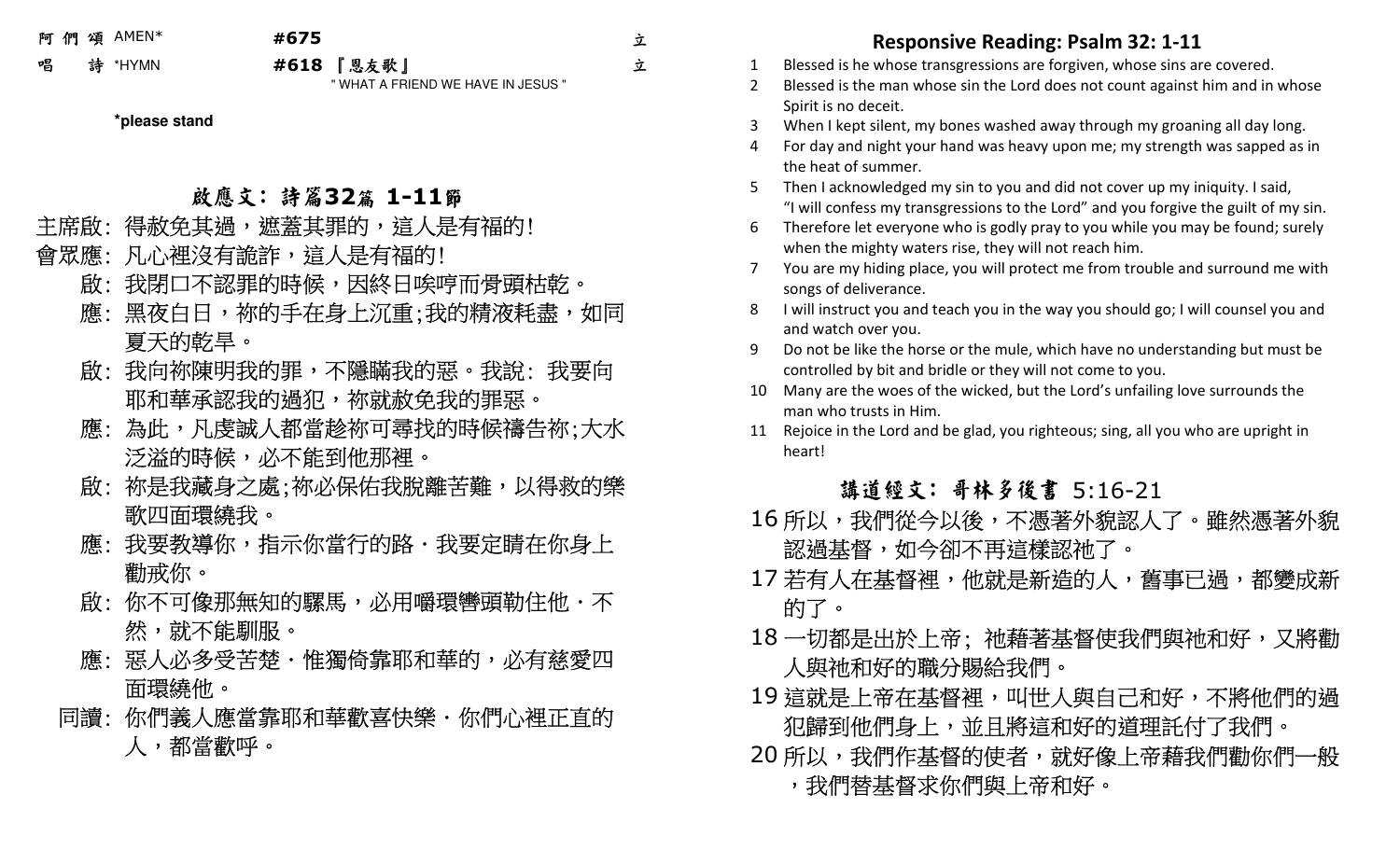21 上帝使那無罪的,替我們成為罪,好叫我們在祂裡面成為<br>上帝的義。

## **Scripture Lesson: 2 Corinthians 5:16-21**

- 16 So from now on we regard no one from a worldly point of view. Though we once regarded Christ in this way, we do so no longer.
- 17 Therefore, if anyone is in Christ, he is a new creation; the old has gone, the new has come!
- 18 All this is from God, who reconciled us to Himself through Christ and gave us the ministry of reconciliation;
- 19 that God was reconciling the world to Himself in Christ, not counting men's sins against them. And He has committed to us the message of reconciliation.
- 20 We are therefore Christ's ambassadors, as though God were making His appeal through us. We implore you on Christ's behalf: Be reconciled to God.
- 21 God made Him who had no sin to be sin for us, so that in Him we might become the righteousness of God.

## 詩班獻詩歌詞

## 有福的確據

有福的確據,耶穌屬我!我今得先嘗主榮耀喜樂!為父神後嗣, 救贖功成,由聖靈重生主寶血洗淨。完全的順服,萬事安寧,我在救主裏福樂滿心靈;常儆醒等候, 完全的順服,萬事安寧,我在救主裏福樂滿心靈;常儆醒等候,<br>仰望主來,充滿主恩惠,永享主慈愛。<br>副歌:這是我信息,是我詩歌,讚美我救主,晝夜唱和。 這是我信息,

 這是我信息, 是我詩歌。讚美我救主,書夜唱和。

### **BLESSED ASSURANCE**

Blessed assurance, Jesus is mine! Oh, what a foretaste of glory divine! Heir of salvation, purchase of God, born of his spirit and washed in His blood! This is my story, this is my song, praising my Saviour, all the day long; This is my story, this is my song, praising my Saviour, all the day long.

**1**.歡迎首次參加主日崇拜之新朋友,盼望你能繼續參加聚會,散會後請留下姓名, 通訊處及電話與司事,以便教會與你聯絡。

We extend our welcome to those who are worshipping with us for the first time today. Please leave your name, address and phone number with the ushers so that we can contact you in the future. We hope to see you again.

- **2.**祈禱會**:** 逢禮拜四下午二時**,**請各兄姊在不同地方一齊誠心為教會守望禱告。
- **3.**各兄姊如需要 **<sup>2021</sup>** 年本堂全年奉獻收據作報稅之用,請先向辦公室登記。
- **4.**各兄姊於教會辦公時間內每日上午九時至下午五時可用本堂電話 **(212) 964-5488** 或手提電話 **(917) 214-8596** 聯絡同工。
- **5.**中年團契例會: 今主日聯合崇拜後在二樓副堂後座舉行,請各團友屆時參加。
- **6.**下主日**(**四月三日**)**是大齋第五主日聖餐崇拜,請各兄姊虔潔心靈,回堂守主聖餐。
- **7.**今年大齋期由三月二日至四月十六日,當中不計算主日,共四十天。在這個嚴肅的節期,信徒要透過讀經、祈禱、禁食、克己、節制和悔罪,多作自省, 並在復活日與基督一同復活過來,靈性生命得以更新成長。
- **8.**長老、賴神、福音、恩信四教會因疫情關係,今年繼續暫停舉行聯合省墓崇拜。

## 基督受難節聖餐暨聖樂崇拜 **Good Friday Holy Communion Service**

- 日 期 Date: 主曆二零二二年四月十五日 April 15, 2022
- 時 間 Time: 下午三時<br>小 のソ
- 時 間Time: 下十三時 3:00 p.m.<br>地 點 Venue: 本會聖堂 Church Sanctuary<br>- <sup>雄 晶 Dreacher:</sup> 巫一点字数師 Exangelist
- 講 员 Preacher: 邵一嵐宣教師 Evangelist Elaine Shao

## 本堂詩班獻唱 **"***The Last Week* **" The Choir will present "***The Last Week***"**

# 請各兄姊屆時赴會

 **All members are encouraged to attend the service.**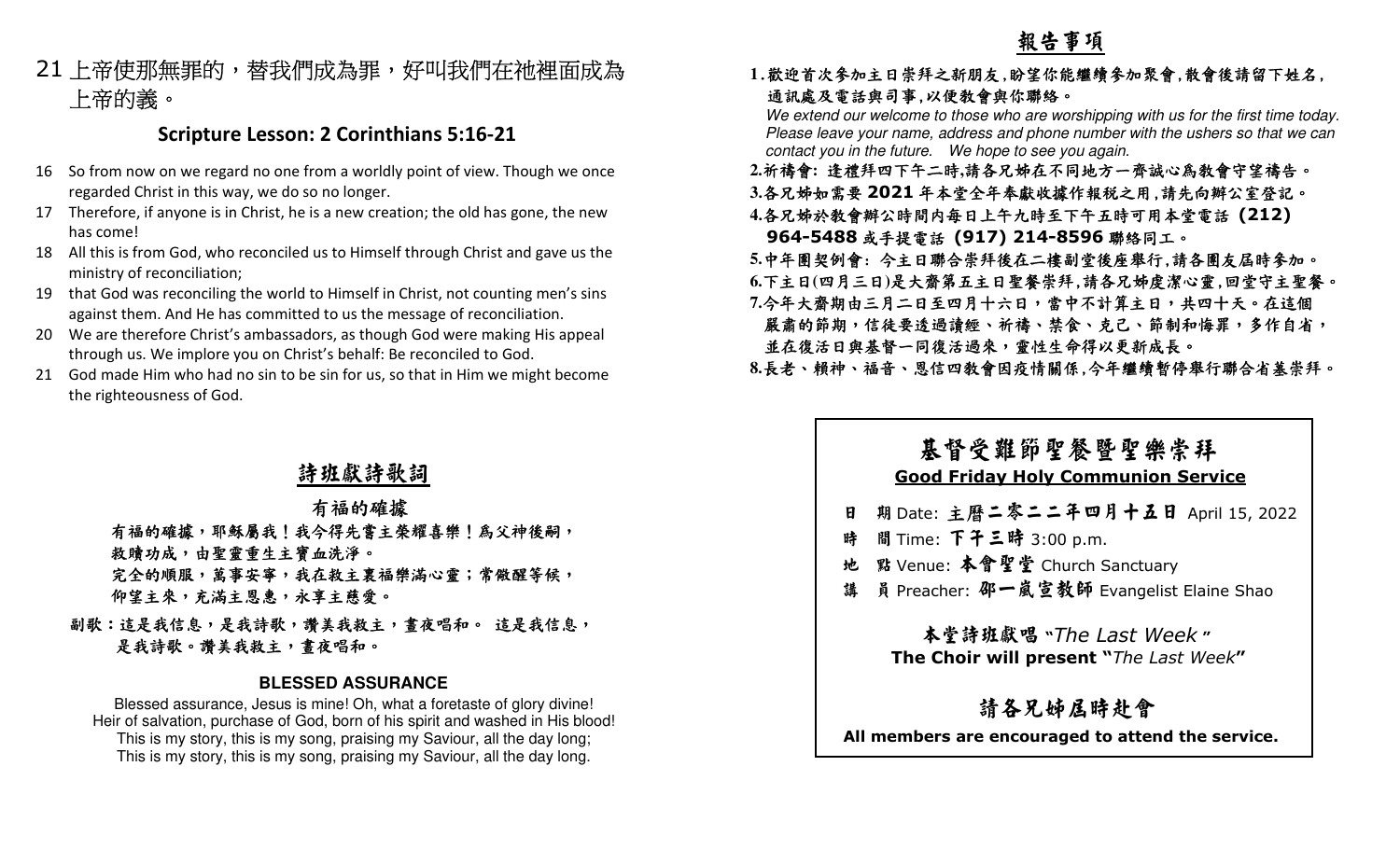## **誠聘主任牧師**

### **紐約中華基督教⻑老會誠聘主任牧師。**

## **具美國⻑老會 (Presbyterian Church USA) 認同之神學學位,**

## **三年服務堂會經驗, 需能講流利粵語, 及具備英語溝通能力。**

### **請寄履歷致:PNC,**

The First Chinese Presbyterian Church

61 Henry Street, New York, NY 10002, <u>或電郵 f<mark>cpcsession@gmail.com</mark></u>

The First Chinese Presbyterian Church is seeking a Pastor (Head of Staff). The candidate should possess qualifications acceptable by the Presbyterian Church (USA) for Minister of Word and Sacrament, with 3 years of pastoral experience, and fluency in Cantonese and spoken English.Please send resume to: PNC, The First Chinese Presbyterian Church,

61 Henry Street, New York, NY10002, or Email: fcpcsession@gmail.com

# **誠聘 Position Vacant**

### **紐約中華基督教⻑老會誠聘幹事。**

**須有大學學歷; 能講流利粵語; 及具備英語,華語溝通能力**;

**中,英文,電腦打字。 請寄履歷致:**Administrative Assistant

The First Chinese Presbyterian Church

61 Henry Street, New York, NY 10002, <u>或電郵 f<mark>cpcny@yahoo.com</mark></u>

The First Chinese Presbyterian Church is seeking an Administrative Assistant:

 The candidate should have some college credits; fluency in Cantonese; spoken English and Mandarin; and ability to type English and Chinese.Please send resume to:

Administrative Assistant

The First Chinese Presbyterian Church,

61 Henry Street, New York, NY10002, or Email: fcpcny@yahoo.com

## 主日聯合崇拜事奉人員

|        | 今主日 (三月廿七日)    | 下主日 (四月三日)      |
|--------|----------------|-----------------|
|        | 大齋第四主日崇拜       | 大齋第五主日聖餐崇拜      |
| 講員/主席  | 邵一嵐宣敎師 / 梁桑南長老 | 李澤華牧師 / 關悦雄長老   |
| 指揮/司琴  | 林主恩先生 / 江友正女士  | 林主恩先生 / 江友正女士   |
| 待<br>招 | 陳張愛萍長老         | 趙林慕貞女士          |
| 聖餐主禮   |                | 梁李萍清長老<br>梁桑南長老 |
| 聖餐襄禮   |                | 胡國傑長老<br>關李月霞執事 |
|        |                | 莫壯慧執事<br>梅卓然長老  |
| 聖餐預備   |                | 方李芳執事           |
| 聖壇插花   | 邵一嵐宣教師         | 邵一嵐宣教師          |
| 錄音/音響  | 黄惠賜執事          | 黄惠賜執事           |

## 二零二二年四月份主日聯合崇拜輪值表

### 主<sup>席</sup> <sup>講</sup> <sup>員</sup>

| 3 E   | 大齋第五主日聖餐崇拜   | 關悦雄長老 | 李澤華牧師  |
|-------|--------------|-------|--------|
| 10 E  | 棕枝主日崇拜       | 方李芳執事 | 李澤華牧師  |
| 15 FI | 基督受難節聖餐暨聖樂崇拜 | 梁桑南長老 | 邵一嵐宣敎師 |
| 17 E  | 基督復活主日崇拜     | 梁美娥長老 | 李澤華牧師  |
| 24 E  | 主日崇拜         | 梁桑南長老 | 邵一嵐宣敎師 |

## 獻 花

伍黃碧霞女士紀念家翁姑、父母親、先夫伍紹璇先生、叔伍錦安先生 林伍新蘭女士紀念父母親伍淦學夫婦、家翁姑林賢銳夫婦、先夫林榮臻先生